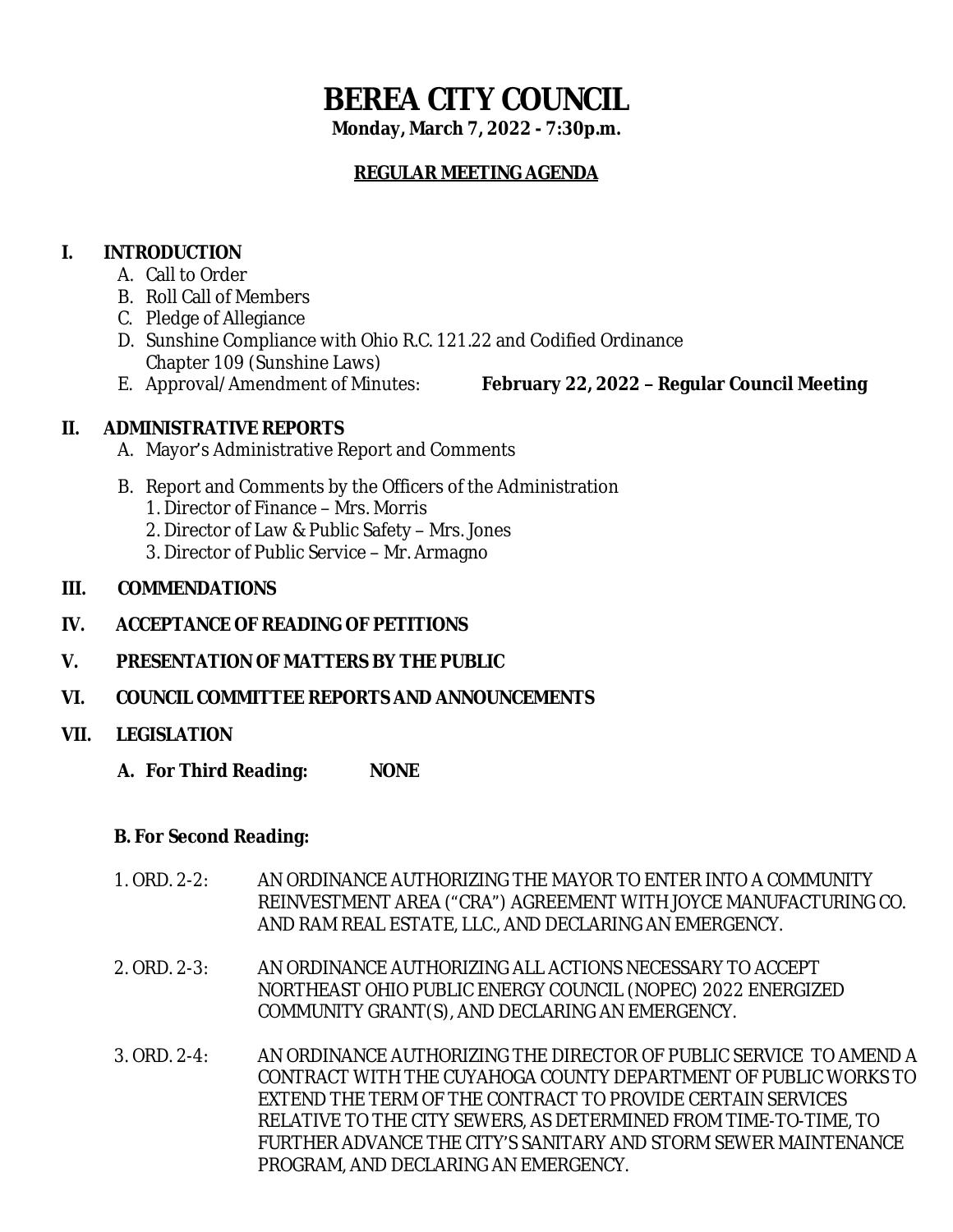- 4. ORD. 2-5: AN ORDINANCE AUTHORIZING THE MAYOR TO ENTER INTO A PURCHASE AGREEMENT FOR THE SALE OF REAL PROPERTY, LOCATED AT 106 JACOB STREET, PERMANENT PARCEL NO. 364-06-022, A SINGLE-FAMILY HOME, WHICH IS NO LONGER NEEDED FOR MUNICIPAL PURPOSES, TO THE PERSON OR PERSONS OR ENTITY SUBMITTING THE HIGHEST AND BEST OFFER, AND DECLARING AN EMERGENCY.
- 5. ORD. 2-6: AN ORDINANCE AUTHORIZING THE MAYOR TO ENTER INTO AN AGREEMENT WITH THE CENTURY HOME GARDEN DISTRICT HOMEOWNERS' ASSOCIATION FOR THE PURPOSE OF INCLUDING 106 JACOB STREET (PERMANENT PARCEL NO. 364-06-022), IN THE CENTURY HOME GARDEN DISTRICT, AND DECLARING AN EMERGENCY.
- 6. ORD. 2-7: AN ORDINANCE APPROPRIATING FROM THE VARIOUS FUNDS TO INDIVIDUAL ACCOUNTS FOR THE CURRENT EXPENDITURES AND OTHER EXPENSES OF THE CITY OF BEREA FOR THE FISCAL YEAR ENDING DECEMBER 31, 2022, AND EXPRESSLY REPEALING ORDINANCE NO. 2021-77.

#### **C. For First Reading:**

- 1. ORD. 3-1: AN ORDINANCE OPTING-OUT OF H.B. 172 AND REAFFIRMING THE BAN ON DISCHARGING, IGNITING OR EXPLODING FIREWORKS IN THE CITY OF BEREA, AS SET FORTH IN CHAPTER 1519 OF THE CODIFIED ORDINANCES OF THE CITY OF BEREA, AND DECLARING AN EMERGENCY.
- 2. ORD. 3-2: AN ORDINANCE AUTHORIZING THE DIRECTOR OF PUBLIC SERVICE TO RENEW AN AGREEMENT WITH CUYAHOGA SOIL AND WATER CONSERVATION DISTRICT TO PROVIDE TECHNICAL ASSISTANCE IN IMPLEMENTING SOIL AND WATER CONSERVATION MEASURES, AND DECLARING AN EMERGENCY.
- 3. ORD. 3-3: AN ORDINANCE AMENDING SECTION 311.13, WATER RATES, OF CHAPTER 311, WATER, IN TITLE THREE, PUBLIC UTILITIES, OF PART THREE, STREETS, UTILITIES AND PUBLIC SERVICES CODE, AND AMENDING SECTION 1311.06, NON-RESIDENTIAL ALTERATION, RENOVATIONS AND MISCELLANEOUS BUILDING PERMIT FEES, OF CHAPTER 1311, NON-RESIDENTIAL CONSTRUCTION AND INSPECTION FEE SCHEDULE, OF PART THIRTEEN, BUILDING CODE, OF THE CODIFIED ORDINANCES OF THE CITY OF BEREA AND AMENDING SECTION 1312.04, RESIDENTIAL BUILDING PERMITS, OF CHAPTER 1312, RESIDENTIAL CONSTRUCTION AND INSPECTION FEE SCHEDULE, OF PART THIRTEEN, BUILDING CODE, OF THE CODIFIED ORDINANCES OF THE CITY OF BEREA TO INCLUDE BULK WATER INFORMATION AND TO PROVIDE CONSISTENCY ACROSS SECTIONS, AND DECLARING AN EMERGENCY.
- 4. ORD. 3-4: AN ORDINANCE AMENDING SECTION 311.15(b), METERS AND SERVICES TAPS; RATES, OF CHAPTER 311, WATER, IN TITLE THREE, PUBLIC UTILITIES, OF PART THREE, STREETS, UTILITIES AND PUBLIC SERVICES CODE, AND AMENDING SECTION 1311.08, NON-RESIDENTIAL MISCELLANEOUS PLUMBING PERMIT FEES, OF CHAPTER 1311, NON-RESIDENTIAL CONSTRUCTION AND INSPECTION FEE SCHEDULE, OF PART THIRTEEN, BUILDING CODE, OF THE CODIFIED ORDINANCES OF THE CITY OF BEREA AND AMENDING 1312.07, RESIDENTIAL PLUMBING PERMITS, OF CHAPTER 1312, RESIDENTIAL CONSTRUCTION AND